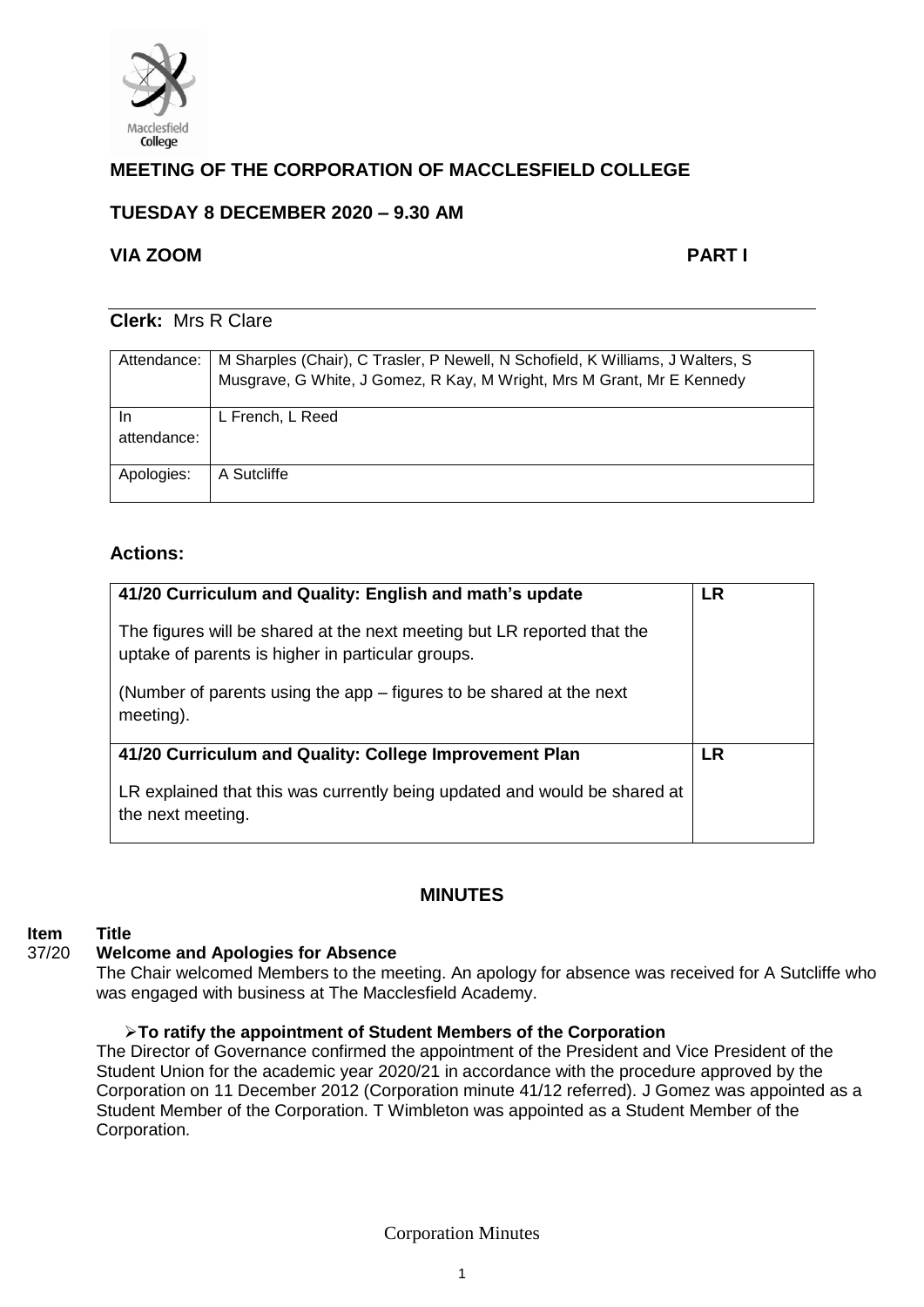## ➢ **To welcome Graham White as new Teaching Staff Governor**

Members noted that G White was appointed by the Teaching Staff as the new Teaching Staff Governor. G White was welcomed to his first meeting.

#### 38/20 **Declaration of Members' Interest**

M Sharples declared an interest as his wife works for Cheshire East Council.

#### 39/20 **Minutes and matters arising from the previous minutes**

#### **To confirm and approve the Part 1 Minutes of the meeting held on 6 October 2020 and review the matters arising:**

The minutes of the Part I Corporation meeting held on 6 October 2020 were approved as an accurate record.

The Chair of the Corporation reviewed the matters arising from the previous meeting:

• A formal paper on The Macclesfield Academy. Timeline of the process, options and timescales and a thorough report on this matter. *The Vice Chair of The Macclesfield Academy will provide an update during the Part II Corporation meeting. A report was received in advance of the meeting.* 

• A governor questioned the percentages in the Destinations Report reported in the table. LR to confirm the figures provided by MIS. LR stated that this might be due to the coding from MIS but the columns should add up to 100% so required a further review. *The updated report was shared via Trust Governor with the correct figures.* 

• ELT are holding a strategic day offsite to review the finance and strategic position in more detail and contingencies will be shared at the December Corporation meeting including assumptions and impact on the budget. *An update will be provided during the Part II Corporation meeting.* 

• LF explained that apprenticeship numbers would be shared at the next meeting after the new starts at the end of October. *The figures are shared in the Management Accounts and will be reviewed at the meeting.* 

• Numbers of Levy and Non-Levy to be shared at the next meeting. *The figures are shared in the Management Accounts and will be reviewed at the meeting.* 

#### 40/20 **KPI document 2019/20**

The final KPI document for 2019/20 was received in advance of the meeting. The Principal invited any questions relating to the KPI document, as there had been no changes since the report was tabled at the Corporation meeting in July and the document was presented for final approval. Members accepted the final KPI document for 2019/20. There were no further questions.

## 41/20 **Quality and Curriculum Appendix A**

## **i. to receive the HE self-evaluation document**

LR presented the HE self-evaluation document that had been presented to the validation panel. The document evidenced HE success rates illustrate a drop-in retention and achievement but an increase in pass rate. Over the 2019/20 academic year, the retention rate dropped by 0.2% from the previous year, due to six withdrawals. LR explained that the L5 learners were not able to complete on time due to the constraints of Covid-19 and the achievement will be in 2020/21. LR reported there was a 3.8% increase in the pass rate compared to last year. LR confirmed that the document evidenced that the College successfully met all expected standards in the UK quality code for Higher Education and had followed all HE practices and guidance. LR explained that this was an internal document only. The College is continuing to develop its partnership with the University of Derby delivering the PGCE Programme.

## **Q: How many staff are involved in the HE?**

LR reported that the information is shared on page 5 of the report within the HE Programme Chart.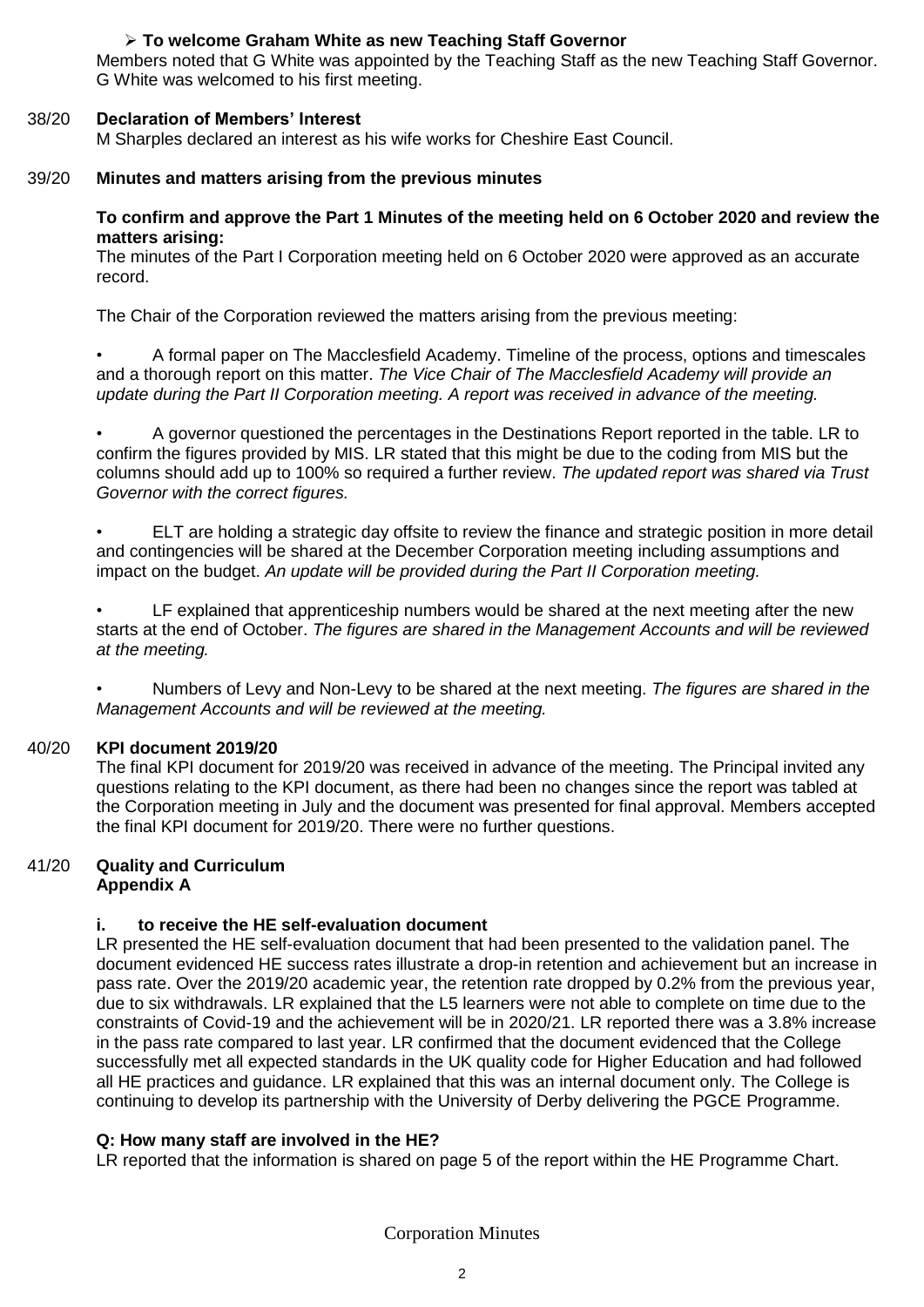# ii. **to receive an update report on English and mathematics**

LR presented an update report on English and mathematics. LR reported the mathematics and English strategy for 2019-20 was to enrol all learners with a grade 3 on GCSE programmes and all with a Grade 2 or below on the most appropriate level of functional skill, in line with the change to the mathematics and English condition of funding guidance that came into effect in September 2019. A revised policy on initial assessment was introduced with the aim of gaining a more holistic assessment of learner's starting points.

The resit policy was reviewed and only those who had scored within 5 UMS marks of a Grade 4 were eligible to sit resit examinations in the November series. LR reported the results of the November resits were 100% pass rate in mathematics and a 91% pass rate in English with 9% and 26% high grades respectively. The summer examinations were cancelled due to Covid-19 and the College instead followed a robust self-assessment judgement. LR reported good student outcomes in mathematics and English for 2019-20 were maintained and high-grade profiles improved across both 16-18 and 19+ cohorts. LR reported a decline in achievement rates for 19+ and this was in line with the national picture.

LR confirmed that enrolments on GCSE programmes in 2020-21 are 319 for mathematics and 272 for English. LR explained that the strategy is to deliver as much face to face teaching as possible and continue to stretch and challenge students. The College is currently using the 16-19 Tuition Fund to support small group tuition for 16 to 19 learners in English, mathematics and other courses where learning was disrupted as a result of Covid-19.

The examinations have been delayed in the summer and preparation will be shared with the students this week. LR reported that Learning Walks have been undertaken across the whole department to quality assure delivery and some outstanding teaching is taking place.

Members were informed that learner progress is monitored and logged on Promonitor. The College has implemented a full roll-out of Parent Portal this academic year so parents and carers have live access to learner attendance records. Members of the Senior Management Team continue to work with the students most difficult to engage. It was reported that attendance was high in relation to the national picture.

## **Q: Is it still proving difficult to get students into the classroom?**

LR explained that it fluctuates in certain cohorts/groups but the College continues to implement a range of successful strategies to support engagement. RK explained that the College continues to push English and mathematics at all student inductions at the beginning of the academic year. The Teaching Staff Governor suggested to reiterate the message to students, as now is a time where attendance can slip. LR confirmed that a strategy is planned and will be rolled out. J Gomez will support the delivery of this message to students in his role as Student Voice Lead.

A Member commended the College on English and mathematics being above the national rate for attendance and achievement.

**Q: Is the parent portal being widely accessed? Are the figures being tracked? The figures will be shared at the next meeting but LR reported that the uptake of parents is higher in particular groups.** 

## iii. **to approve the College's Annual Self-Assessment Report 2019/20**

The Vice Principal for Curriculum and Quality presented the College's Annual Self-Assessment Report 2019/20. The SAR process was adapted this year to due to the constraints of Covid-19. LR thanked Corporation Members for their scrutiny and thorough responses in their part of the process. Members feedback was welcomed and was incorporated into the final document. The College had engaged with an external consultant who moderated the process and validated grades. The final overall College SAR Grade was a 2. LR explained the key strengths which included broader curriculum, high teaching and assessment and high expectations. Key areas for improvement were recorded as adults' outcomes and achievement for apprenticeships. The apprenticeship achievement was primarily due to the circumstances of Covid-19 but remained an area for improvement. LR confirmed that there will also be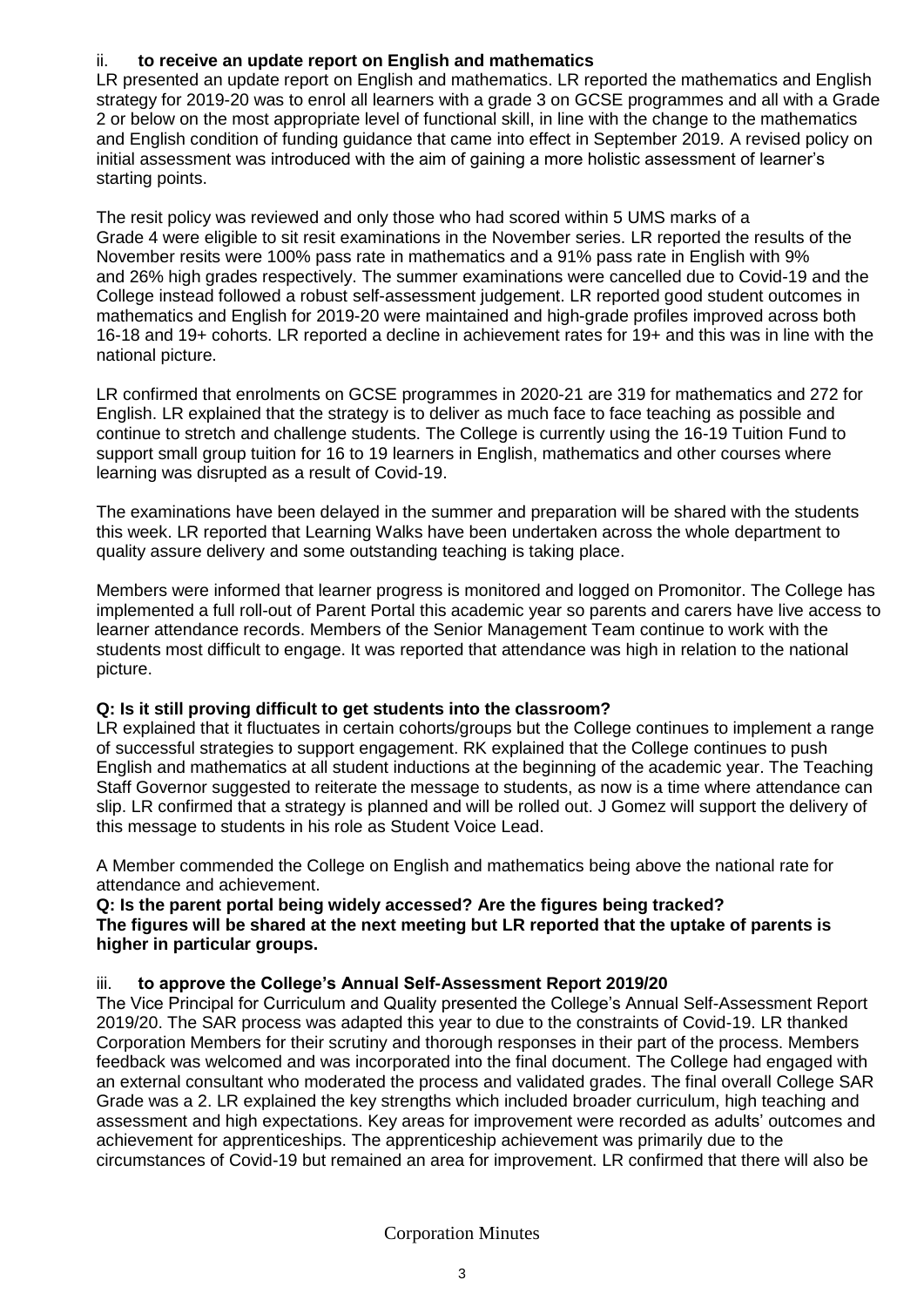a drive on attendance in certain curriculum areas. It was reported that the data had not yet been reconciled against the final KPI document for 2019/20 and was therefore not final. The figures will be updated in the final SAR document. Members approved the final SAR document for 2019/20.

Governors discussed the SAR process and it was agreed that it was a difficult year due to Covid-19. There were limitations and the governors missed not being on site for the SAR meetings. The process will be reviewed and adapted next academic year.

## **Q: Will the College Improvement Plan be shared with the impact column updated? LR explained that this was currently being updated and would be shared at the next meeting.**

## iv. **Macclesfield College Interim Visit Ofsted Report**

The Macclesfield College Interim Visit Ofsted Report that took place on 21 and 22 October 2020 was received in advance of the meeting. The Vice Principal Curriculum and Quality presented the report and confirmed that the visit was based on the reopening of the College following the national lockdown. The Ofsted team met with a range of people including curriculum and support staff. The report was positive and reflected the hard work undertaken. The report has been checked for factual inaccuracies and the final report will be published on the Ofsted website. The Chair of the Corporation thanked the team for their effort and hard work. Members acknowledged the complimentary report and the work undertaken by the members of staff involved.

## 42/20 **Audit**

# **Appendix B**

# **To receive the minutes of the meeting held on 10 November 2020.**

Members received the minutes of the Audit Committee meeting held on 10 November 2020. The Chair of the Audit Committee explained that the Audit Committee had suggested that the Student Union Accounts no longer be received by the Audit Committee. LF explained that the income/expenditure normally sits in College cost within student services and therefore recommended to remove the requirement for Student Union accounts to be submitted to the Audit Committee going forward. The Corporation approved the requirement for the Audit Committee to no longer receive the Student Union Accounts.

It was reported that the Director of Governance had provided a summary in relation to the Audit Code of Practice 2019/20 and the College was compliant. The Chair of the Audit Committee confirmed that there were no issues relating to Fraud, RIDDOR or GDPR reported at the Audit Committee.

Members should note the formal recommendations made under the Audit Committee minutes. They are invited to:

## i. **receive and approve the Annual Internal Audit Report**

The Chair of the Audit Committee explained that the plan had been revised and welcomed the final report. All risks relating to Covid-19 were taken in to consideration in the plan. Members were informed that the date for the Cyber Security Audit was rescheduled from 2 November 2020 to 30 November 2020. Members received and approved the Annual Internal Audit Plan and Progress Report.

## ii. **receive the Annual Risk Management Report and Heat Map**

Members received the Annual Risk Management Report and Heat Map. It was confirmed that no new risks have been added for 2019/20 and one new risk had been added for 2020/21

## iii. **receive the Annual Review of Risk Appetite**

Members received the Annual Review of Risk Appetite. The document had been developed and ELT had considered a new way of reviewing risk appetite and this had been mapped across the college. The Chair of the Audit Committee explained that the college statement of being 'risk averse' could no longer be applied as this was now split by categories. The final statement was complex and applied over a range of activities rather than just being risk reverse. Audit Committee Members had confirmed that the document was considered, focused and sensible. Members agreed that the new document shared the complexions of college risks with reality. The Corporation noted the changes and received the report.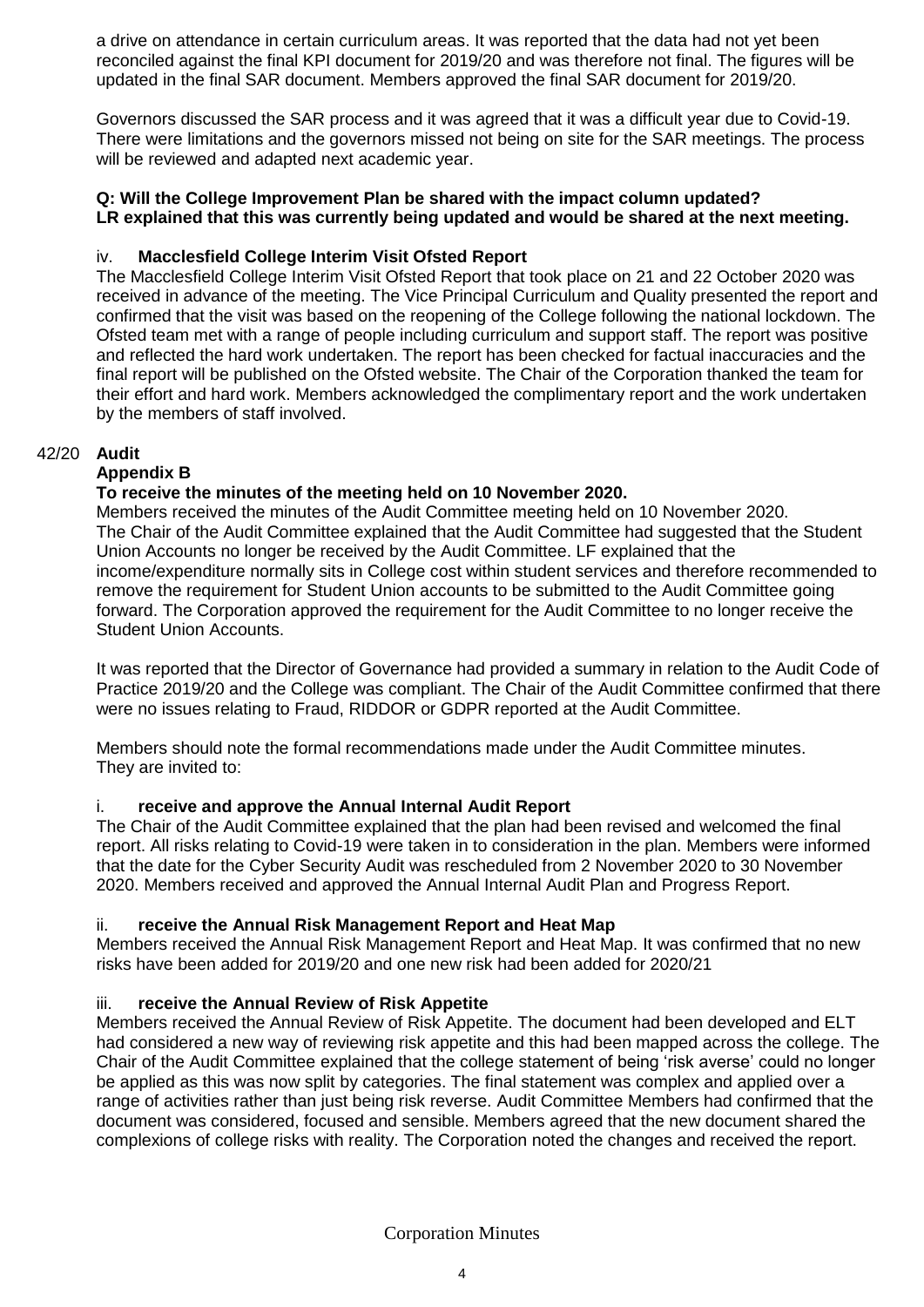# iv. **receive the Annual Report of the Audit Committee to the Corporation**

The Annual Report of the Audit Committee to the Corporation was received in advance of the meeting. The Audit Committee had recommended the following amendments to the report:

- MB attendance will be amended as there was a correction in the table.
- the date on page 4 to 3 December 2019.

• the amendment on page 4, section Audit Committee's Opinion, the first sentence to confirm: 'The opinion of the Committee is that the College's Risk Management internal control system and governance is adequate and effective'.

The amendments had been completed and the Corporation received the Annual Report of the Audit Committee to the Corporation.

# v. **approve the Terms of Reference for the Audit Committee**

The Audit Committee Terms of Reference were shared in advance of the meeting. The Director of Governance recommended one change. One recommended change to ix:

From:

receive the annual financial statements which shall be recommended to the governing body for approval.

To:

receive and review all documentation relating to the annual financial statements which shall be recommended to the governing body for approval subject to any decision/comment made by the Audit Committee.

The Corporation approved the Terms of Reference for the Audit Committee.

## 43/20 **Business**

## **Appendix C**

## **i. to approve the Report and Financial Statements for the year ended 31 July 2020**

The Vice Principal Finance and Resources presented the Report and Financial Statements for the year ended July 2020. The Financial Statements have been audited by RSM. It was confirmed that the income and balance sheet ties back to the management accounts. The College would continue to be a going concern.

A Member requested that the address for the bank on the statements be checked as it was incorrect. This will be checked and amended.

The Report and Financial Statements for the year ended 31 July 2020 were approved to be signed by the Chair of the Corporation.

## ii. **to receive and approve the Audit Findings Report (including the Regularity Audit) for the year ended 31 July 2020 from RSM**

The Vice Principal Finance and Resources presented the Audit Finding Report for the year ended 31 July 2020 from RSM. LF confirmed that no unadjusted audit adjustments were identified, which would have a 0% impact on the deficit for the year. In relation to Management Override, no significant issues were identified. LF explained the greater risks are the journal entries that can be based on estimates and significant non-routine transactions. No issues were identified with journal entries and there were no significant non-routine or contentious transactions.

LF reported that one classification was identified relating to Tangible and Intangible Assets. During the review of fixed assets, several findings were identified in respect of the classification and presentation of assets. They related to several assets of an intangible nature, including licences. Excluding items capitalised that were under £2,000 individually, these assets had a cost of £45,000. LF confirmed that this was related to IT software that was part of a larger project that was difficult to separate. It was therefore agreed that they would be classed as intangible.

LF confirmed that regarding Trade Debtors, there was a balance outstanding at the end of the year of bad debt provision. A review of the ageing, highlights that most of these debts are over 121+ days old.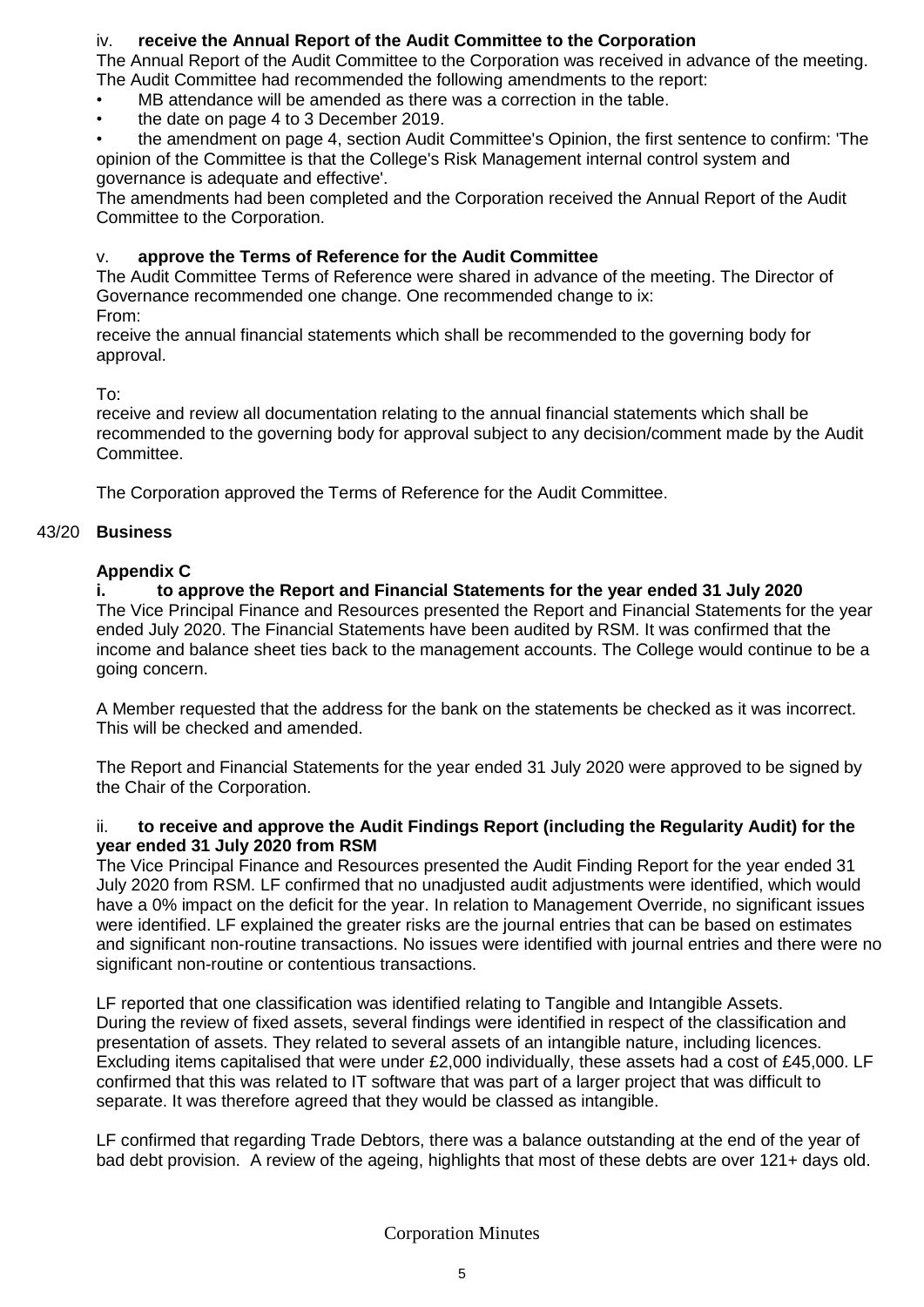The debts were higher at year end but have continued to be collected. At the final review in December, it was noted that these were reduced.

# **Q: Do the debts relate to employers or students?**

LF reported that there was a rise in student debt and the College faced difficultly in contacting students during the lockdown. However, this had now started to reduce.

The Corporation approved the Audit Findings Report for the year ended 31 July 2020 from RSM.

#### **Macclesfield College Regularity Self-Assessment Questionnaire**

The Vice Principal Finance and Resources presented the Macclesfield College Regularity Self-Assessment Questionnaire. The Corporation approved the questionnaire.

Members received the Emerging Issues document provided from RSM which highlighted information relating to the sector. This was provided for information only. The Chair highlighted financial problems within the sector relating to Covid-19 and the financial implications of Colleges not making difficult financial decisions. Apprenticeship and commercial income have had a big impact on the sector. LF explained that during her network meeting, the AoC discussed the need for Government financial support for AEB, Apprenticeships and Loans.

#### iii. **to approve the letters of Representation to be signed on behalf of the Corporation by the Chair**

The Corporation received a copy of the two Letters of Representation, which were contained within the audit findings report prepared by RSM UK Audit LLP as follows:

- Financial Statements
- **Regularity**

The Corporation approved the letter of Representation that would be signed by the Chair of the Corporation.

#### iv. **approve the accounts for Cheshire Solutions Limited and for ECAT Limited for the year ended 31 July 2020**

- European Centre for Aerospace Training Limited
- Cheshire Solutions Limited

It was noted that there had been no changes as both companies were dormant. The Corporation approved the financial statements.

## v. **receive and approve the Student Union Accounts for the year ended 31 July 2020**

LF presented the Students' Union Income and Expenditure Account for the year to 31 July 2020. LF explained that there was no income collected this year due to the requirement not to have separate ID cards. The National Union pay out was similar to previous years. The Corporation approved the Student Union Accounts for the year ended 31 July 2020. The Student Union Accounts will be held within the Management Accounts going forward.

#### vi. **receive the College Accounts and Executive Summary relating to the period ended October 2020**

The Vice Principal presented the College Accounts and Executive Summary relating to the period ended October 2020. The position was reflected in the Mid-Year Review and Revised Full Year Forecast 2020/21 in further detail. The management accounts for the 3 months to 31 October 2020 present a year to date surplus of £107K (after interest, depreciation and amortisation costs) compared to a year to date budget surplus of £128K. LF confirmed the financial health grade of 'Outstanding' budgeted for the year.

Members were requested to review page 5 of the report highlighting the income. The current position of 1,090 learners relates to learners enrolled as at 31 October 2020 and all withdrawals received at the close of the R03. Income earned for these learners is still being calculated and will become known at R04. LF confirmed that it was a positive position that the number of learners remained high. LF reported that the AEB was being monitored carefully at the monthly Skills Division meetings.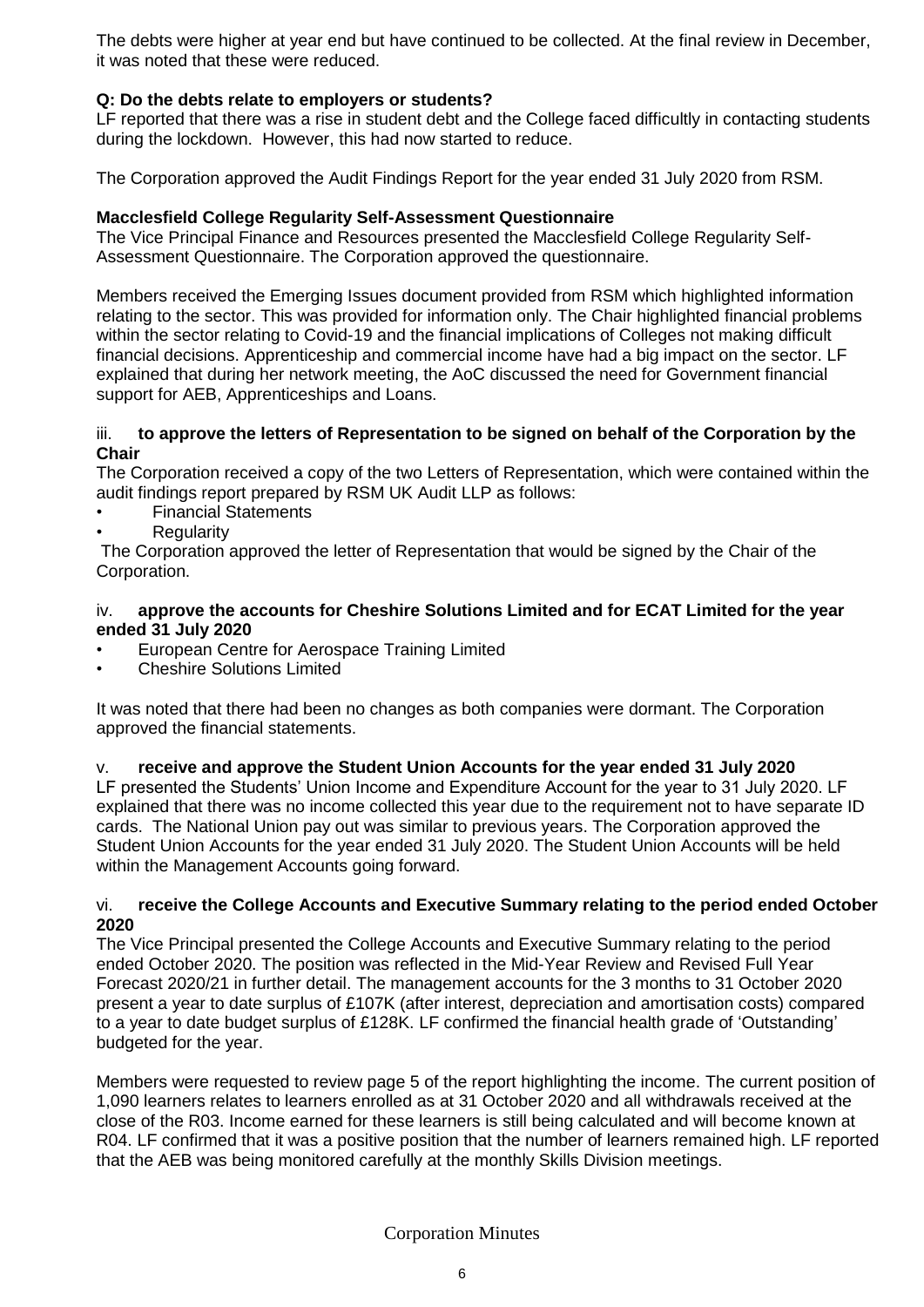The Vice Principal Finance and Resources shared the Apprenticeship numbers within her report and confirmed that the College had recruited well upon opening after the first lockdown due to Covid-19. However, the second lockdown had impacted the College position and a number of Apprenticeships reduced. LF confirmed the total apprenticeship income to date after factors applied is £1.4M.

It was reported that the College has a full-year target of £929K in respect of tuition fees for 2020/21, inclusive of £23K examination fees. Fees associated with HE and FE loan supported provision continue to be invoiced throughout the next month. The Vice Principal explained that a review of this area of income indicates that both HE and FE Loan income will be lower than budgeted and therefore Full Year forecasts will be amended as part of the mid-year review. Adult education fees are based on enrolments that continue throughout the academic year. Apprenticeship fees and contracts represent employer coinvestment contributions in respect of apprenticeships with non-levy employers and levy-paying employers with insufficient levy funds. The net income achieved to this stage is £232K against full year forecast.

It was noted that pay costs are reported on page 8 of the Management Accounts and are in line. Nonpay expenditure reflects an adverse variance of £36K for the three months to 31 October 2020. This is due to:

• increased depreciation to that originally budgeted linked to the LEP Digital Skills Capital bid

• Increased costs within Admin and central services linked to profiling of expenditure

The College had a capital budget of £150K for the year, allocation of this is split between purchase of IT equipment and Estates summer works, however with an increase in summer works requirement this year, the budget increased to £190K with expenditure to the end of October at £190K. The college has also been in receipt of LEP capital funding in relation to a successful bid for Digital Skills of £521K. Expenditure to date is £402K of which £278K has been received in the college bank.

The capital equipment associated with this bid consists of IT equipment and engineering equipment, the majority of which has now either been ordered and awaiting delivery or has been received in the college and it is situated within ECAT building.

## **Q: Is the IT and engineering equipment in place?**

Yes, the equipment is in ECAT and members of staff are awaiting training on new equipment. The Chair of the Corporation congratulated the team on the successful bid.

The cash days in hand were reported to be 75 days and cash balances to the 31 October 2020 totalled £2,049K v £1,633K planned. The College was reported to be compliant with the bank covenant in place.

## vii. **to approve the Financial Regulations**

The Finance Regulations were received in advance of the meeting. There were minor changes to the regulations including a change in job title. The Vice Principal explained that the wording will require updating due to Brexit and EU changes but will remain the same during the transition year.

## viii. **Mid-Year Review and Revised Full Year Forecast 2020/21**

The Vice Principal Finance and Resources presented the Mid- Year Review and Revised Full Year Forecast 2020/21. The Vice Principal explained that the budget is prudent and a realistic Revised Forecast for 2020-21 and beyond. The College carried out a full review during November 2020 of its key income lines, considering enrolment numbers, the impact of Lockdown 2 and likely income to be achieved. There have been a number of key areas where expenditure has changed since the original budget was set and approved by the Board in July 2020. The Vice Principal reported that the revised Full Year Forecast forecasts an operating deficit of £447K for the year.

Further detail will be reported in the Part II Corporation meeting but the Vice Principal reported some of the changes:

• In light of Lockdown 2 and the likely impact this will have on planned starts, it has been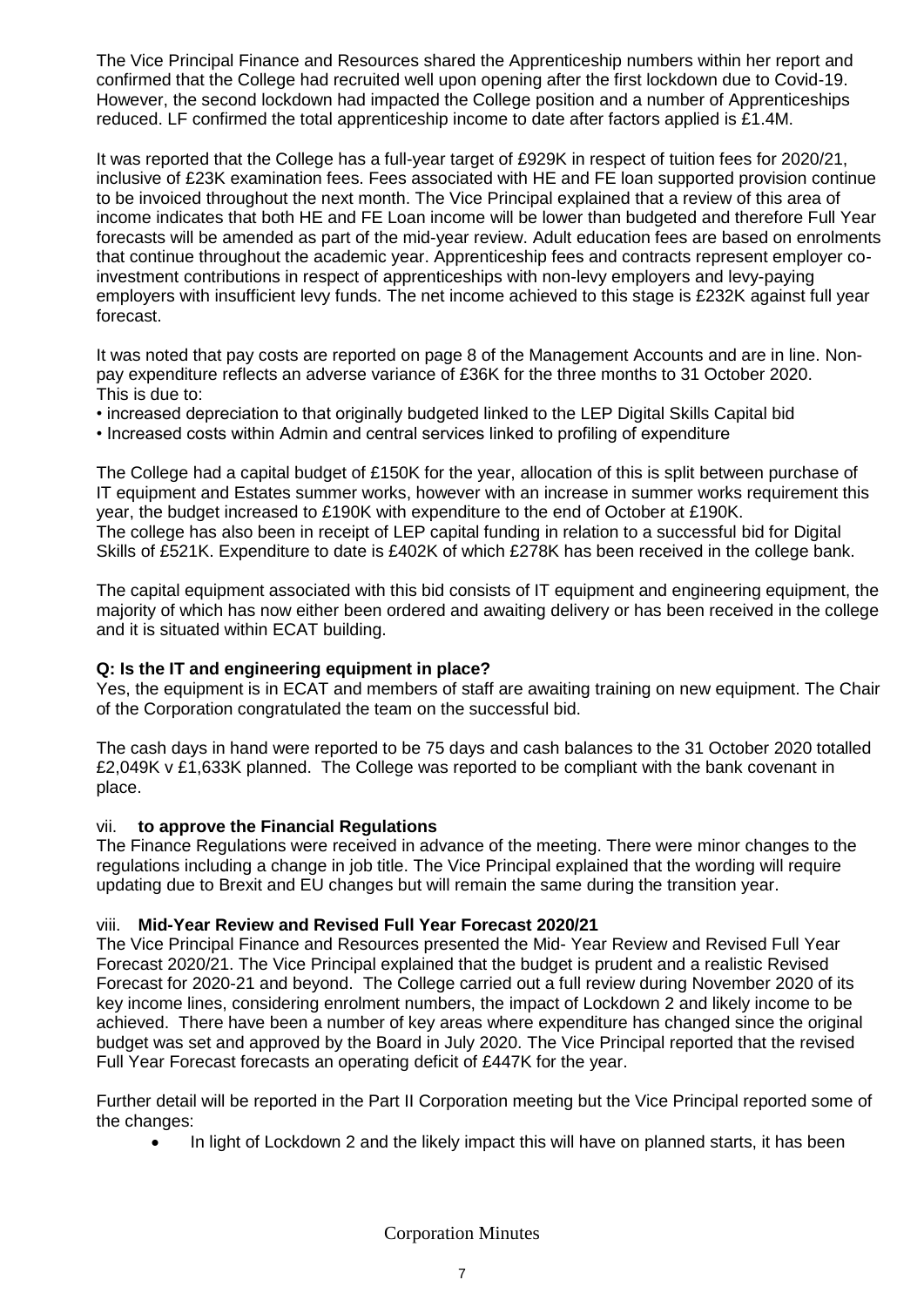assumed that starts will not recommence until February 2021 and will have a phased return, therefore, apprenticeship income has reduced by £600K from that originally budgeted to £1,453K, and will be closely monitored over the coming months.

- The income has been offset by the favourable income linked to Capital Grants received and income received from the ESFA for purposes of Mathematics & English small group tuition funding (16-19 Tuition fund).
- The budget could change if there are any further withdrawals
- Additional income was received relating to High Needs
- Income relating to Whites Academy, Caterlink Profit Share and Hair & Beauty has been reduced by £39K.
- The college was successful in a Digital Skills Bid during 2019/20 and will receive £521K Capital Grant during 2020/21. This capital grant allows the purchase of equipment in line with the bid and then as the equipment depreciates, the capital grant is 'released' to match the depreciation charge for the year into the college statement of comprehensive income. This area of income has increased by £130K for 2020/21 for the depreciation of this new equipment.
- Non-pay expenditure will be carefully monitored during the remainder of the year. For the mid-year review there have been two main efficiencies identified:
	- ➢ EPA expenditure for apprenticeships has been reduced by £100K
	- $\triangleright$  Other department consumables will be reduced by £100K, this will be managed by meetings with budget holders to identify where savings can be made
	- $\triangleright$  In addition to a freeze on all but essential purchases for the remainder of the year.

Also, to note:

- ➢ An increase of 3 learners on Macclesfield Town/ Stockport County Football partnership to that originally planned which increased the forecast by £6K for the year. All Covid-19 related expenditure will be covered by existing budgets within Estates and HR
- Tuition fees and charges includes a number of key income streams including HE Loans, Adult Learner Loans and Other Adult fees including Full Cost. The mid-year review has considered income earned from learners who are currently enrolled on courses during 2020-21. With Covid-19 and the second lockdown, there has been a drop in actual learners when compared to planned. The revised Full Year forecast has reduced to £645K from the £929K originally budgeted, an adverse variance of £284K. Close monitoring of this income stream will continue.
- The ESFA have allocated the college a one-year funding grant of £138K specifically for the purpose to support small group tuition for 16-19 students in mathematics, English and other courses where learning has been disrupted due to Covid-19. This will be expended through pay budgets in 2020-21.

The Vice Principal shared the balance sheet and KPIs on page 7 of the report. It was confirmed that the financial health was forecast to be 'good' but this would require close monitoring. The cashflow forecast has been shared with the ESFA and the cashflow is reflected in the balance. The College at the current position will breach the bank covenant but will endeavour to meet the bank covenant by the end of the academic year through additional income. This was not included at this stage due to presenting a prudent position.

## **Q: What are the implications of breaking the bank covenant?**

The Vice Principal explained that this was likely to result in a rise in rates.

The financial position has framed efficiency decisions which will be shared in further detail during the Part II Corporation meeting. The Principal explained that the College has needed to take quick action to ensure a sustainable position. The Principal assured Members that the action taken should steady the financial position but it will impact on cash reserves. The Chair of the Corporation reminded all Members to ensure the position is carefully monitored.